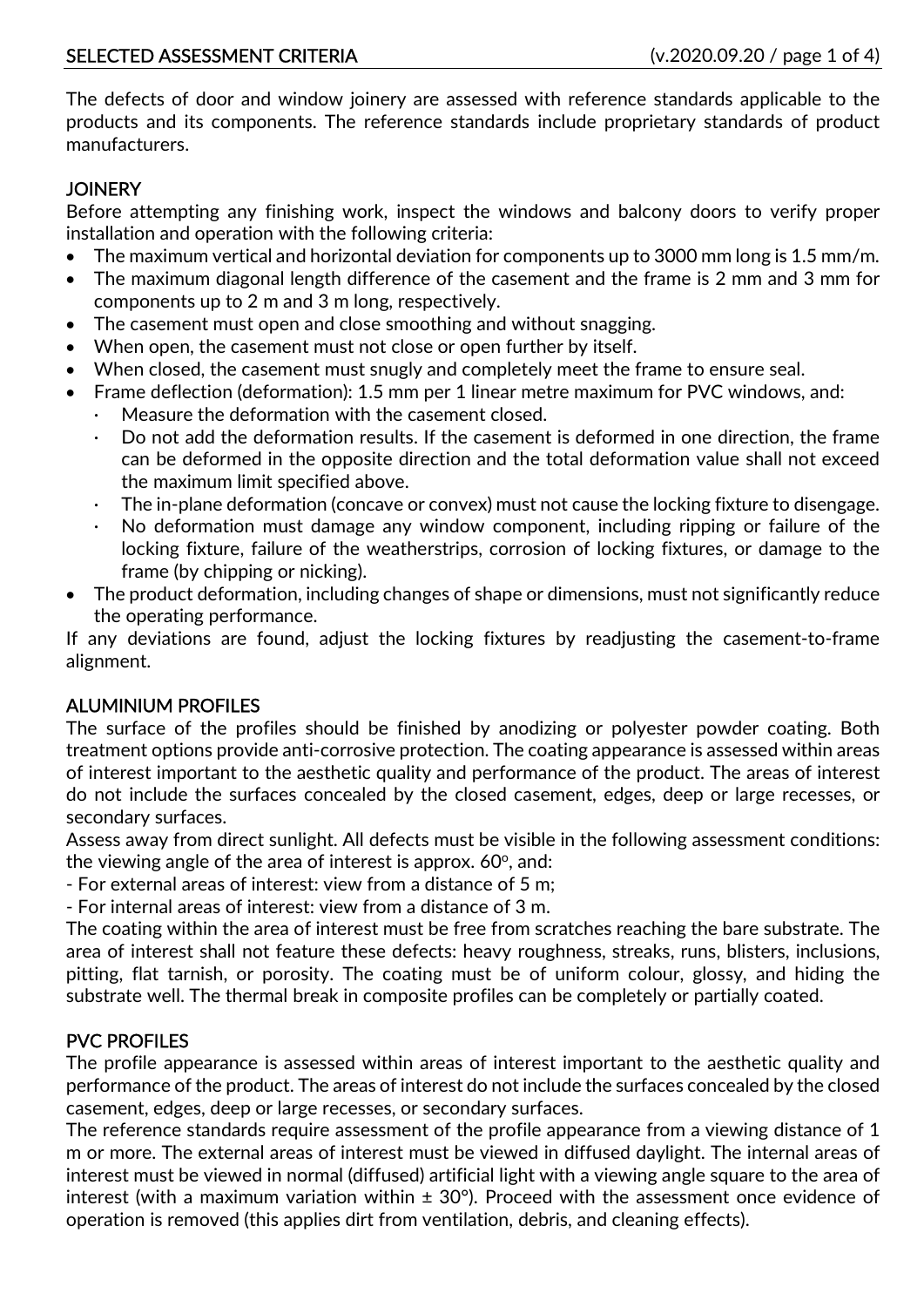## SELECTED ASSESSMENT CRITERIA (v.2020.09.20 / page 2 of 4)

The area of interest shall not feature these defects: holes, blisters, indentation, surface irregularities, or deep scratches through the surface layer (down to the matrix). Defects include every evidence of peeling or loss of adhesion of the finish film.

## **GLASS**

The IGUs must be assessed by viewing under transmitted light instead of reflected light (look through the glass and not on the glass surface) from a minimum distance of 3 m from the glass face and from the interior to the outside. The viewing angle should be as close to perpendicular to the glass as possible. There should be no evidence of defects on the glass. Perform this assessment in diffused daylight (with overcast sky) and without direct illumination by sunlight or artificial light sources. The viewing time is limited to 1 minute per 1 m². The assessment of IGUs from the outside must be done under the installation conditions, and the minimum standard viewing distance is 3 m. The viewing angle should be as close to perpendicular to the glass as possible.

The following tables specify the maximum defects for IGUs and the defects typical of IGU bonding.

Area of interest

| Zone R | The 15 mm wide area, usually concealed by the<br>frame or corresponding to the edge weatherstrip<br>for non-framed edges. |                      |
|--------|---------------------------------------------------------------------------------------------------------------------------|----------------------|
| Zone E | The 50 mm wide area along the exposed surface.                                                                            | M                    |
| Zone M | The main zone of interest                                                                                                 | IGU area of interest |

Maximum spot defects (applicable to single IGUs made of two monolithic glass panes).

| Zone of    | Defect size $[\emptyset, \text{mm}]$ | Glass pane surface, $S[m^2]$                             |                                              |               |         |
|------------|--------------------------------------|----------------------------------------------------------|----------------------------------------------|---------------|---------|
| assessment | (w/o the 'halo')                     | $5 \leq 1$                                               | $1 < S \le 2$                                | $2 < S \le 3$ | 5 > 3   |
| R          | Every dimensions                     | Unlimited                                                |                                              |               |         |
|            | $\varnothing \leq 1$                 | Less than 3 is acceptable per every $\varnothing$ 200 mm |                                              |               |         |
|            | $1 < \emptyset \leq 3$               |                                                          | 1 per each linear metre of the glass outline |               |         |
|            | $\varnothing$ > 3                    | Unacceptable                                             |                                              |               |         |
|            | $\emptyset \leq 1$                   | Less than 3 is acceptable per every ø 200 mm             |                                              |               |         |
| M          | $1 < \emptyset \leq 2$               |                                                          |                                              |               | $+2/m2$ |
|            | $\varnothing$ > 2                    | Unacceptable                                             |                                              |               |         |

The 'halo' is an area of localised optical distortion, usually around a spot defect within the glass.

#### Maximum impurities (applicable to single IGUs made of two monolithic glass panes).

| Zone of  | Defect size $[\emptyset, \text{mm}]$ | Glass pane surface, $S[m^2]$                    |                                              |  |
|----------|--------------------------------------|-------------------------------------------------|----------------------------------------------|--|
| interest | Defect type                          | $S \leq 1$                                      | S > 1                                        |  |
| R        | Every dimensions                     | Unlimited                                       |                                              |  |
|          | Spots, $\emptyset \leq 1$            | Unlimited                                       |                                              |  |
|          | Spots $1 < \emptyset \leq 3$         | 4                                               | 1 per each linear metre of the glass outline |  |
|          | Stain, $\alpha \leq 17$              |                                                 |                                              |  |
|          | Spots, $\varnothing$ > 3             | Max.1                                           |                                              |  |
|          | stain > $\varnothing$ 17             |                                                 |                                              |  |
|          | $\varnothing \leq 1$                 | No more than 3 is acceptable per every ø 200 mm |                                              |  |
| M        | Spots $1 < \emptyset \leq 3$         | No more than 2 is acceptable per every ø 200 mm |                                              |  |
|          | Spots, $\varnothing$ > 3             | Unacceptable                                    |                                              |  |
|          | stain > $\varnothing$ 17             |                                                 |                                              |  |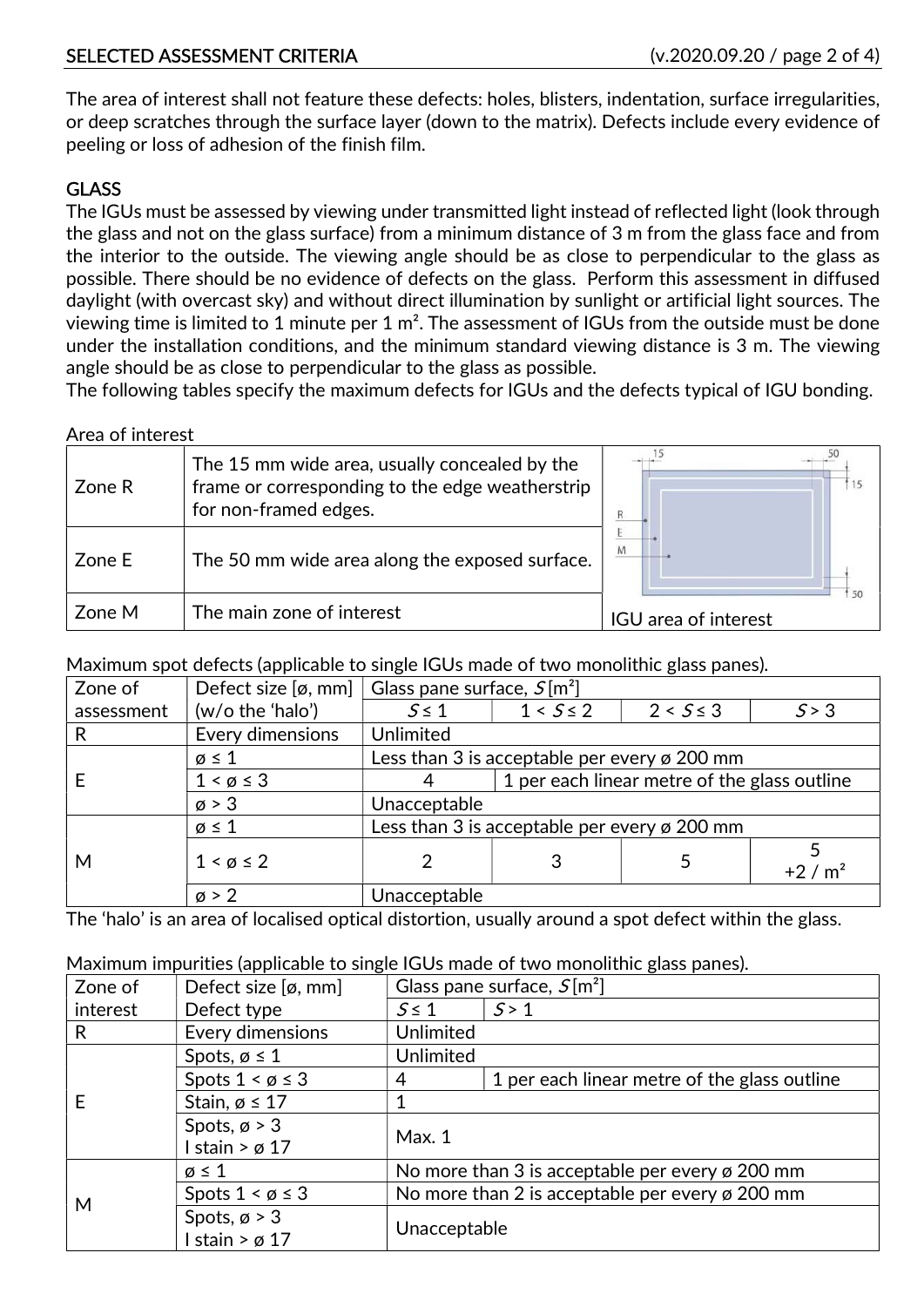| Zone of interest | rammani iliicar acreets (applicable to sirigic 1003 maac or two monolitric giass panes).<br>Individual length (mm) | Total length (mm) |
|------------------|--------------------------------------------------------------------------------------------------------------------|-------------------|
|                  | Unlimited                                                                                                          |                   |
|                  | $\leq 30$                                                                                                          | $\leq 90$         |
| M                | -15                                                                                                                | $\leq 45$         |

Maximum linear defects (applicable to single IGUs made of two monolithic glass panes).

Visual assessment criteria for other IGUs

The foregoing tables should not be applied for the assessment of any IGU at least one component of which is made of textured rolled glass, armoured glass, textured armoured glass, plain drawn glass, or refractory drawn glass.

The visual quality of heat-tempered safety glass, annealed or not, and heat-toughened glass within an IGU or a laminated glass pane which belongs to an IGU shall conform to the applicable reference standard of the product. For heat-treated float glass, the overall convexity along the whole glass edge must not exceed 3 mm / 1000 mm of the glass edge. Higher convexity values may be present in square glass or rectangular glass close to square form (with the maximum ratio of 1:1.5) and in single glass panes less than 6 mm thick.

The maximum acceptable number of defects for IGUs not made from two monolithic glass panes The maximum acceptable number of defects specified for single IGUs made of two monolithic glass panes is increased by 25% for every additional glass pane (this applies to multi-chamber IGUs and laminated glass layers). Round up the maximum acceptable number of defects.

Example 1. To determine the maximum acceptable number of defects in a double IGU made from three monolithic glass panes, multiply the maximum acceptable numbers of defects from the tables above by 1.25.

Example 2. To determine the maximum acceptable number of defects in a single IGU made from two laminated glass panes, with each made from 2 glass panes, multiply the maximum acceptable numbers of defects from the tables above by 1.5.

#### Definition of defects

Spot defects: hemi to fully spherical distortions of visual transparency seen while looking through the glass. They might include inclusions of solids or gas, or spot defects in a coating or laminated glass. Impurity: any material in the form of a spot or a stain on the glass surface.

Linear defect: defects which can be present on or in the glass and form deposits, stains, or scratches, and where one of the dimensions of the defect is longer than the other or the defect occupies an elongated surface area.

Physical characteristics to be ignored in assessment

Colour integrity: given the possible levels of iron oxide in glass, the coating deposition process, the coating itself, and/or variations in glass thickness or the IGU/laminate bonding stricture, perceived differences in glass colour may appear.

IGU colour difference: IGUs which feature coated glass may exhibit variations of tone of the same colour. This phenomenon can be amplified when viewed at an angle. The possible root causes of colour differences include slight colour variations of the substrate under the coating and small variations of the coating thickness. An objective assessment of colour difference can be performed with the test method specified in ISO 11479-2.

Interference: in float IGUs, interference may result in spectral colours. An optical interference is caused by superposition of two or more light wave bands at the same location. This phenomenon is perceived as variation in the intensity of the spectral colours which vary with the pressure applied to the glass. This physical phenomenon is amplified by the parallelism of the glass surfaces. Interference may appear at random and cannot be avoided.